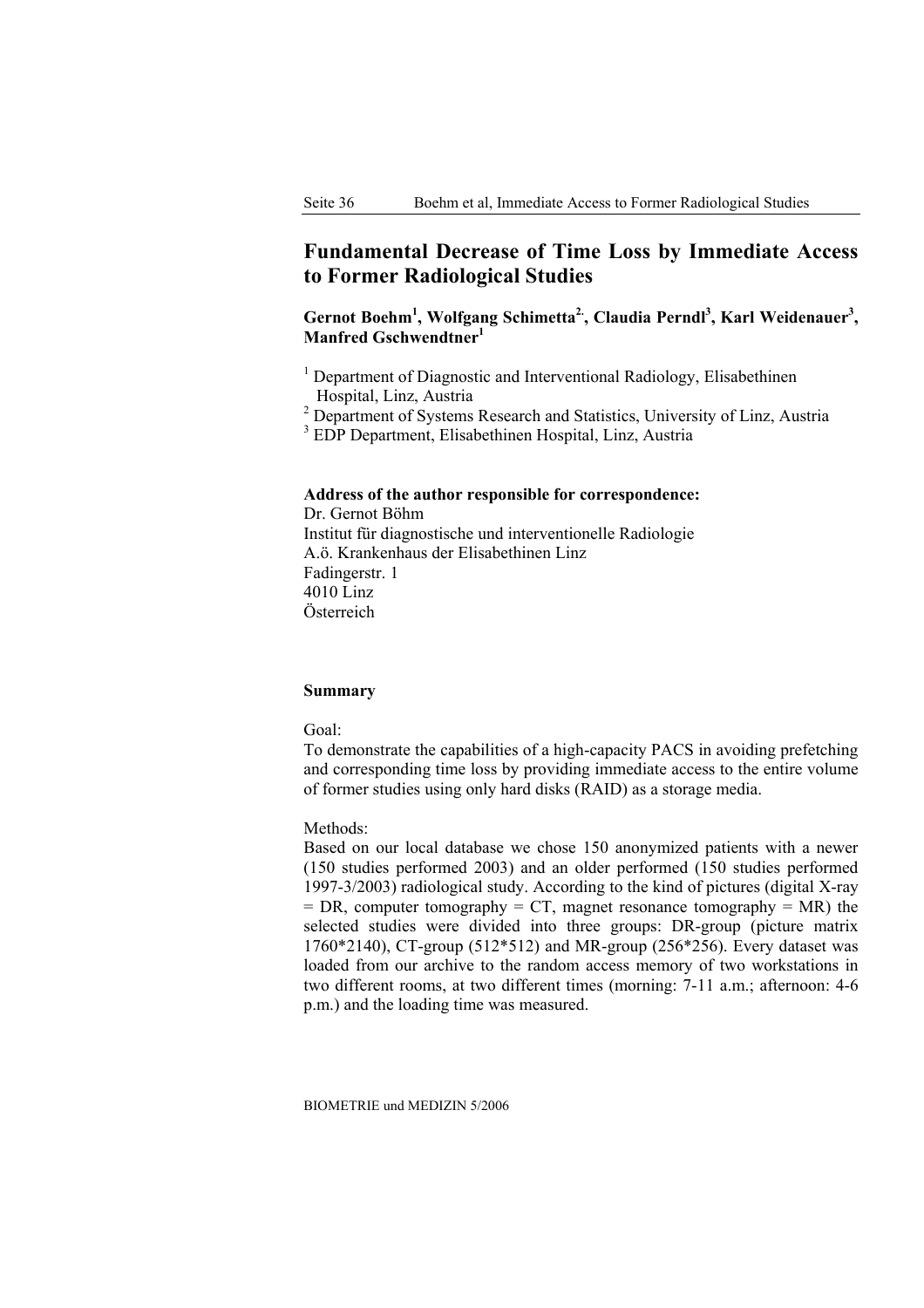Results:

According to the matrix of the modality we got for download speed the following medians (pictures per second): DR-group: a.m. 1.37 and p.m. 1.30; CT-group: a.m. 15.35 and p.m. 13.81; MR-group: a.m. 26.72 and p.m. 26.40. There was a significant difference in the download between morning and afternoon hours in the DR–group ( $p=0.002$ ) and the CT–group ( $p=0.027$ ) whereas in the MR–group no significance occurred.

Conclusion:

In a modern PACS architecture prefetching is no longer necessary.

*Key words:* 

Picture archiving and communication system (PACS), images: storage and retrieval, RAID (redundant array of independent disks)

## **Introduction**

Radiological examinations make an important contribution to the correct diagnosis and treatment of many patients within a hospital. With almost every patient a control study after treatment is necessary. Therefore newer and older studies should be available within short time at the workstation. At time most of the used PACS installations consists of a short and a long term archive for storage. As it was described by Samei and co-workers [1] the archival system is an important component of a PACS. The division of the system into short term and long term archives is primarily due to economic considerations. In recent years the rapid-access storage was too expensive to allow use on a long term basis.

In such traditional PACS systems some kind of prefetching algorithm is necessary. In the past many user's tried to optimize this prefetching algorithm [2] but the on-demand requesting of priors lasts around 5 to 10 minutes [3]. In a recent paper of Wirth and co-workers [4] postulated that problems of prefetching and waiting periods for demanded pre-studies would not occur any more by using only stable RAID systems as a storage media.

The Department of Diagnostic and Interventional Radiology at the Elisabethinen hospital in Linz (Austria) uses such a PACS since the beginning of the year 2003. Before installation of this system the most important demands were to get a PC-based workstation software, an easy database management and a rapid freely expandable storage media.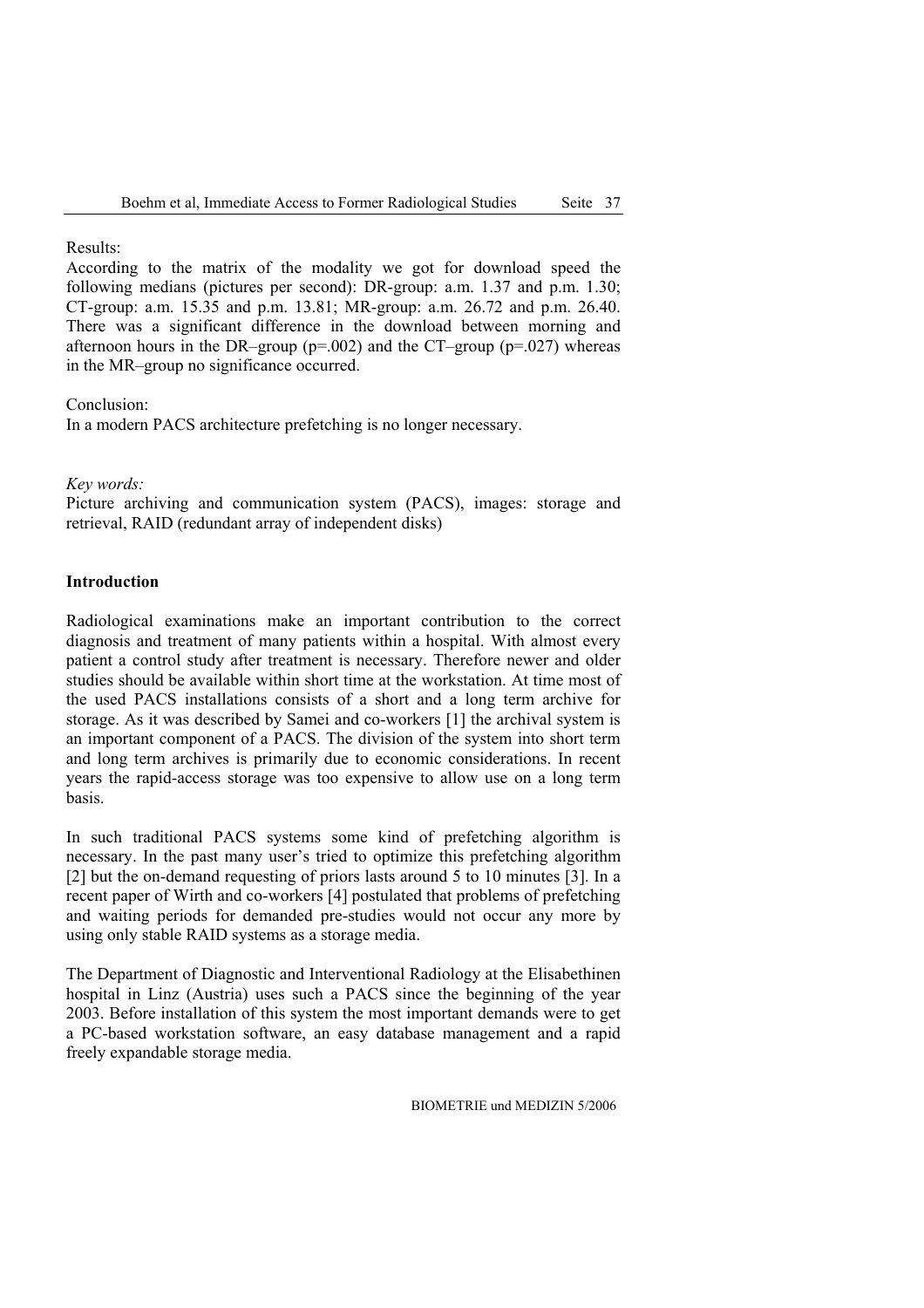According to this requirement our department decided to implement a TlANI PACS System (Tiani Medgraph AG, Vienna, Austria) with the J-Vision Software (J-Vision 3.3.13, Tiani Medgraph AG, Vienna, Austria) for the workstations. This system offered us a novelty in picture archiving because normal hard disks are used as a storage media (picture 1). At time the advantages of hard disks are their high speed and cheapness. To guarantee the security of this system two symmetrical hard disk towers were installed and the pictures of every examination are stored at one tower and reflected on the other one. At last all exams are archived on magnetic tapes (recommended by law) which are independent of the daily routine. This means for the daily routine that we now in possession of a very fast system which offers all studies independently from the examination date in a very fast way. In our PACS there is no longer a difference between short and long-term archiving.

It was the aim of our investigation to describe and to compare the download speed of a modern PACS system when used in the morning and in the afternoon. Finally, these data should be the basis for the assessment if prefetching is furthermore necessary or not.

#### **Methods**

From the local databank 150 patients were chosen by random selection. Inclusion criteria: availability of both recent data (deriving from examinations carried out during the second half of 2003) and earlier data of the same modality and the same body site (deriving from examinations carried out between 1997 and 3/2003).

The selected patient data were divided into three groups (each group: n=50):

- 1) DR (= digital X-ray)-group: picture matrix  $1760*2140$
- 2) CT (= Computer tomography)-group: picture matrix 512\*512
- 3) MR (= Magnet resonance tomography)-group: picture matrix 256\*256

Each set of patient data consisting of a recent and a previous dataset was loaded from the archive into the RAM of the local work station and the loading time was measured with a stopwatch. This procedure was carried out at two different times of the day (morning  $= 7-11$  a.m.; afternoon  $= 16-18$  p.m.) at two workstations of the same components, situated however at different places. From each person the loading time of together 300 loading processes, each consisting of two studies, was measured and documented. The computer-aided ascertained data were subsequently evaluated statistically.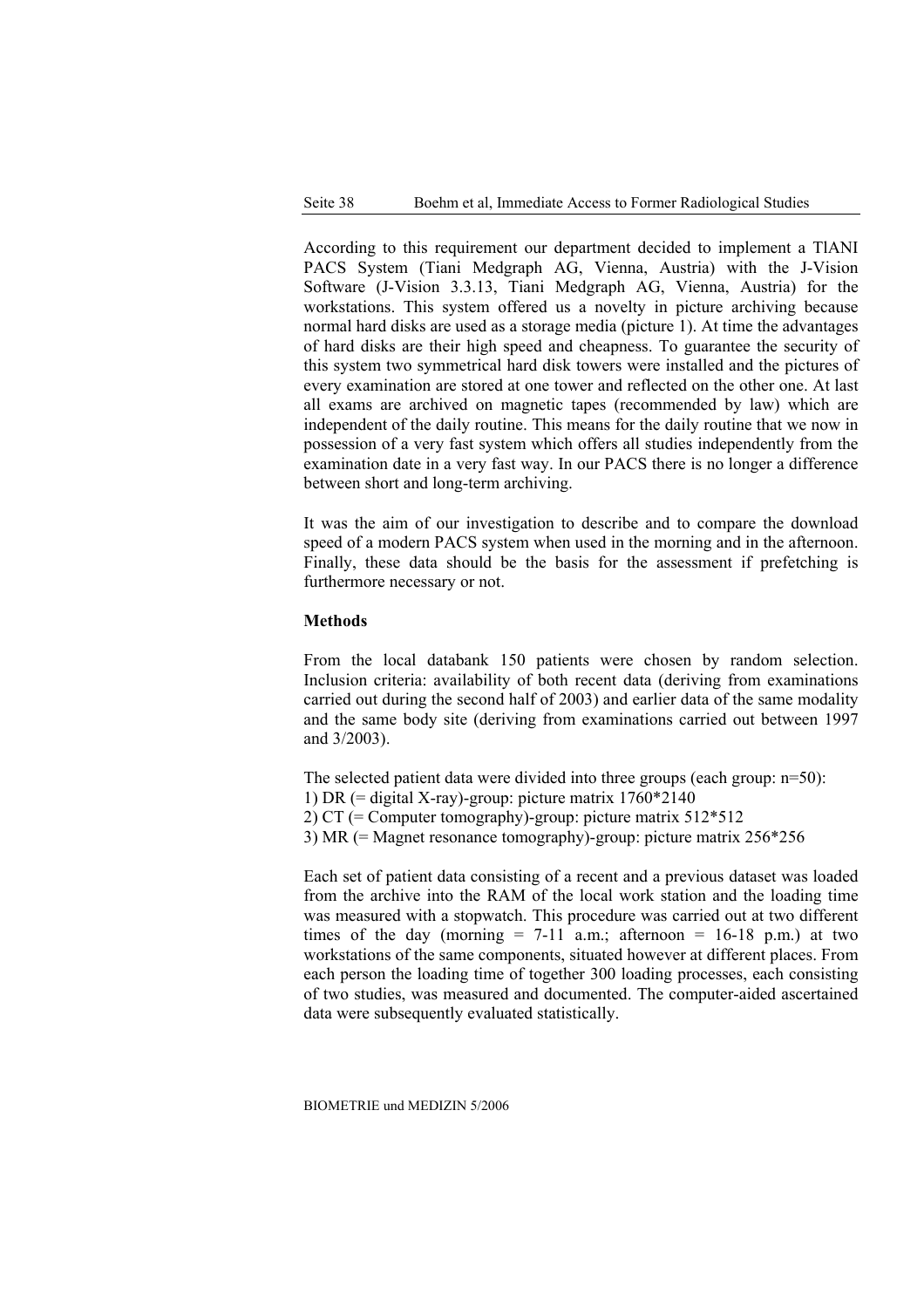Picture 1

PACS system of the Department of Diagnostic and Interventional Radiology at the Elisabethinen hospital in Linz

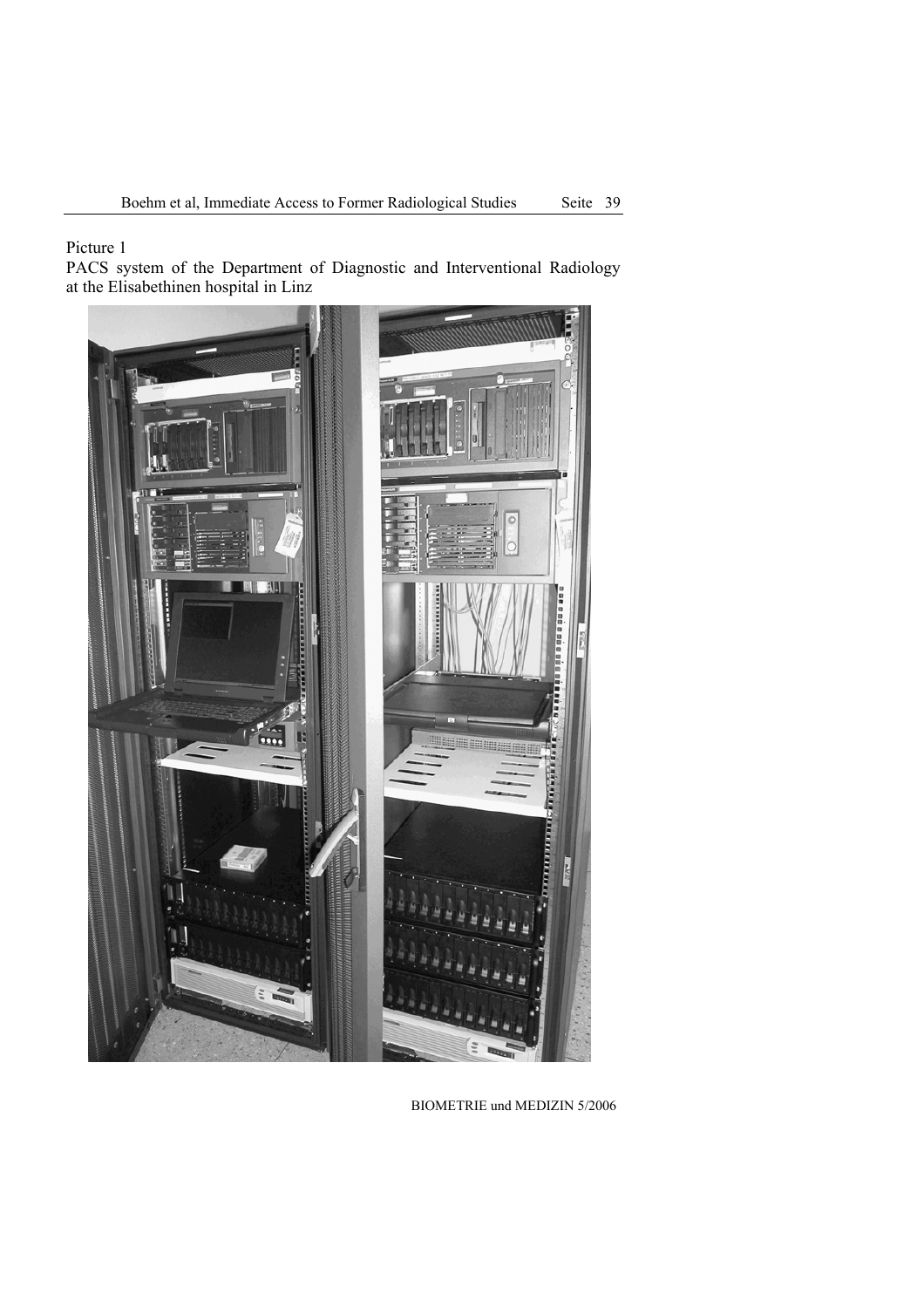#### **Statistics**

For statistical comparisons between the download speed in the morning and in the afternoon the Wilcoxon test (two-sided alpha  $= 5\%$ ) was used. This nonparametric test was chosen because the data were not normally distributed (Kolmogorov-Smirnov-test with Lilliefors significances, alpha = 5%). Data evaluation was purely descriptive without adjustments of the p-values. Consequently, significances at  $p \leq 0.05$  reflect the probability of differences which can at best be used for generating hypotheses, but do not prove them. Descriptive data in the text reflect medians and quartiles (in square brackets).

## **Results**

At both loading processes both datasets were completely loaded and the process was neither prematurely terminated (broken off) nor repeated. The final measurement values differ according to the IVP-matrix (DR, CT, MR) and the varying number of pictures (each group: n=100):

| $1)$ DR-group: | $12$ [10-13]   |
|----------------|----------------|
| 2) CT-group:   | 127 [97-192]   |
| 3) MR-group:   | 687 [382-1055] |

The loading speed of the pictures (pictures/sec) was evaluated per group for a.m. (morning) and p.m. (afternoon) separately (each group: n=50):

| $1)$ DR-group: | a.m. $1.37$   1.20-1.50],   | p.m. $1.30$ [1.20-1.44]      |
|----------------|-----------------------------|------------------------------|
| $2)$ CT-group: | a.m. $15.35$ [12.91-15.70], | p.m. 13.81 $[11.63 - 15.70]$ |
| 3) MR-group:   | a.m. $26.72$ [21.89–29.22], | p.m. $26.40$ [19.88–29.99]   |

Despite the main application of our system during the morning and the early afternoon there was a significant difference in the download speed at the DRgroup ( $p = .002$ ) and the CT-group ( $p = .027$ ) and the pictures could be loaded faster during the morning. The different times of the day had, however, no significant effect with regard to the MR-group.

## **Discussion**

As already proved in numerous studies, the daily radiological routine is hard to imagine -without a modern PACS-system [5-9]. Moreover, sources of errors in the administration of data have been significantly reduced by establishing a full integration with the KIS/RIS-system [10]. A modern picture archiving system clearly reduces the time required for the preparation of discussions about X-Ray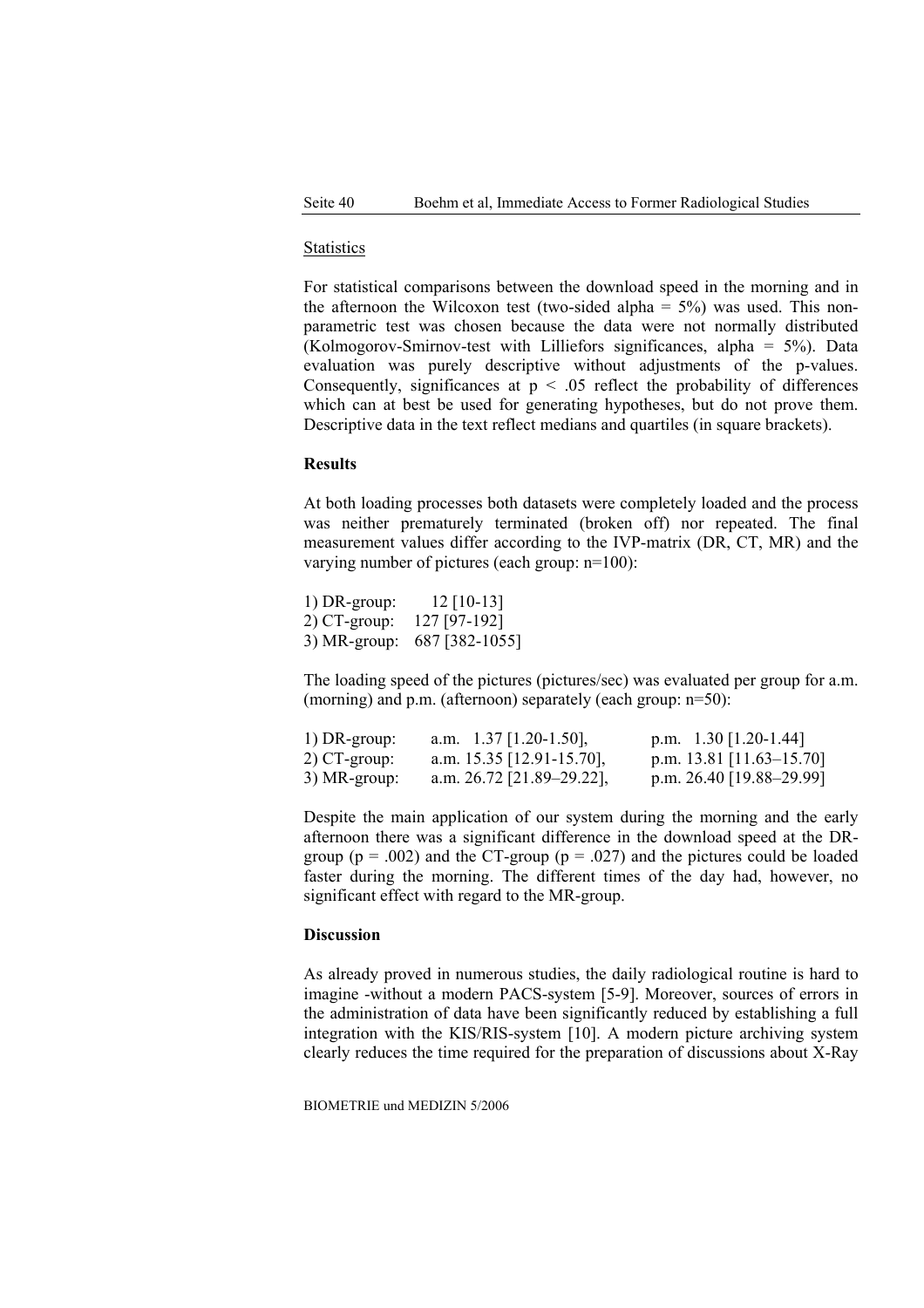matters [11]. In our view the most important point is, however, that the previous pictures of a patient are available in order to increase the quality of the diagnosis [12].

Frequently not only the most recent examination is helpful, but also an examination made several years ago. For that reason prefetching-algorithms had to be determined in PACS-archives of former generations, so that preexaminations could be loaded from the long term archive into the intermediate memory storage. By this measure it was not always ensured, that the desired prepictures were available, so that the time required for establishing the diagnosis was significantly longer. In our PACS architecture all examinations are stored on conventional (customary) hard disks, whereby the access time has been enormously reduced. The conventional long term archive does no more exist for the daily routine. In order to keep the out-of-operation (failure) time as low as possible all data are stored twice on two separate hard disk towers.

Each workstation now has a direct access to the complete picture archive and by using an easy databank system and the desired pre-examinations can be chosen by the user itself. As in our system a full KIS-integration exists, it was first feared, that during the main access times in our hospital (7 a.m-2 p.m.) deficiencies in the performance could occur. To encounter this problem from the beginning, an own LAN has been planned for the radiology. The main line has a capacity of 1 Gbit and each of the 10 workstations can make use of 100 mbit for itself. That means that the same patient can be loaded at the same time and with the same speed also by two radiologists.

Nevertheless it was a little surprising, that the examinations from the DR- and CT-group could be loaded significantly faster during the morning. It is possible that this is related to the considerably smaller number of pictures compared with the MR-group.

At the moment the loading speed is very satisfactory for our routine work and one can no more imagine the clinical daily routine without the continually fast performance. Put the case that the number of pictures should further increase in the near future, it would be possible to raise the speed of the line to the workstations to 1 Gbit. By this measure the loading speed could once more be increased significantly.

#### **Conclusion**

In a modern PACS architecture prefetching is no longer necessary. In order to take precautions in an integrated network against variations in the daily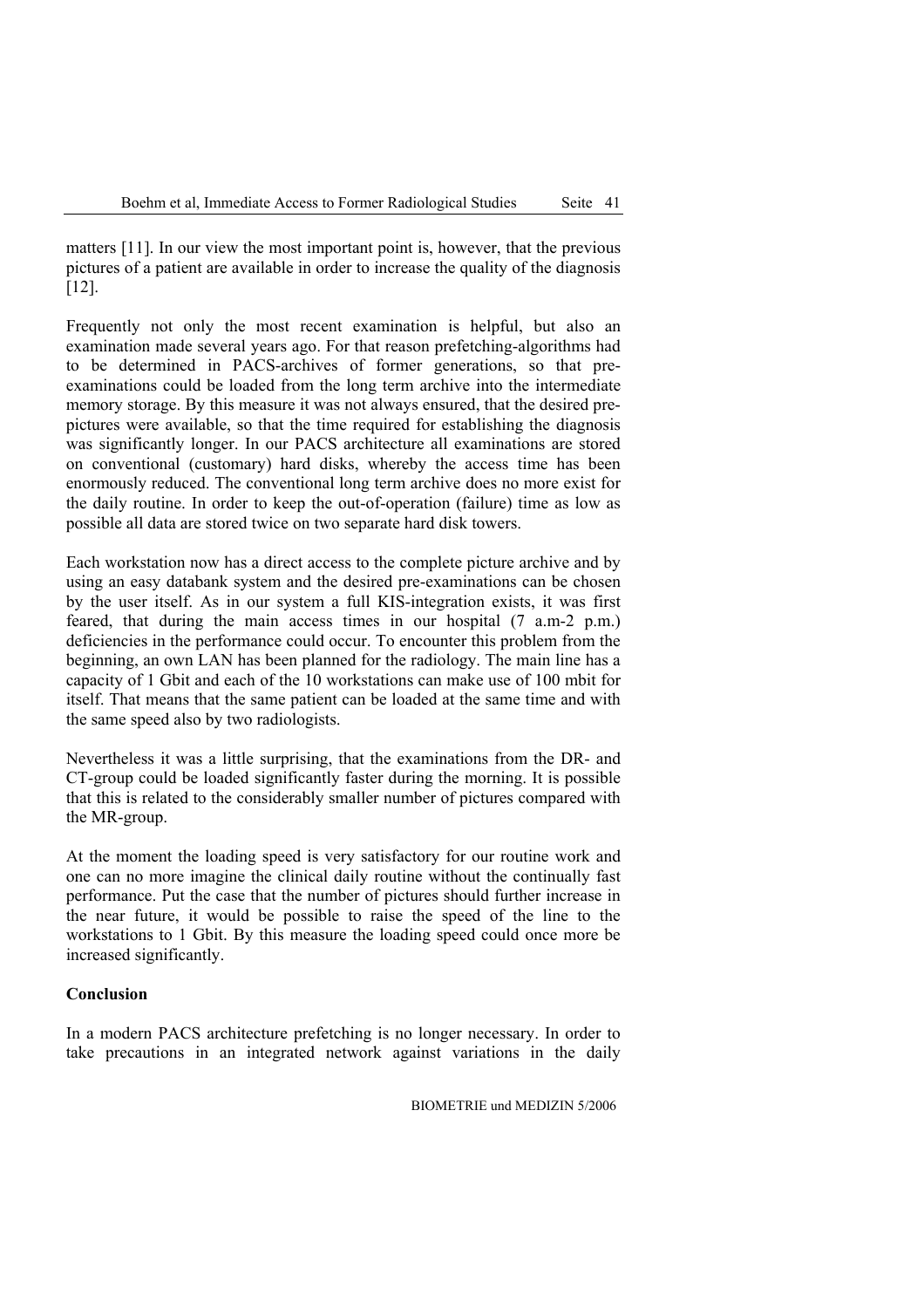performance an own LAN for the radiology has to be included in the planning from the beginning.

#### **References**

[1] Samei E, Seibert JA, Andriole K, Badano A, Crawford J, Reiner B, Flynn MJ, Chang P. AAPM/RSNA tutorial on equipment selection: PACS equipment overview: general guidelines for purchasing and acceptance testing of PACS equipment. Radiographics 2004; 24(1): 313-334.

[2] Donnelly JT, Anderson Q. Automating clinically relevant prefetch process in picture archiving and communication systems solution. J Digit Imaging 2001; 14 (2 Suppl 1): 135-139.

[3] Andriole KP, Avrin DE, Yin L, Gould RG, Luth DM, Arenson RL. Relevant priors prefetching algorithm performance for a picture archiving and communication system. J Digit Imaging 2000; 13 (2 Suppl 1): 73-75.

[4] Wirth S, Treitl M, Villain S, Lucke A, Nissen-Meyer S, Mittermaier I, Pfeifer KJ, Reiser M. Recommendations for the selection of storage media for archiving digital radiological image data based on the comparison of retrieval times at different PACS archive levels. Rofo 2005; 177 (2): 250-257.

[5] Hruby W, Mosser H, Urban M, Ruger W. The Vienna SMZO-PACS-Project: the totally digital hospital. Eur J Radiol 1992; 16 (1): 66-68.

[6] Mosser H, Urban M, Durr M, Ruger W, Hruby W. Integration of radiology and hospital information systems (RIS,HIS) with PACS requirements of the radiologist. Eur J Radiol 1992; 16 (1): 69-73.

[7] Mosser H, Urban M, Hruby W. Filmless digital radiology – feasibility and 20 month experience in clinical routine. Med Inform (Lond.) 1994; 19 (2): 149-159.

[8] Pratt HM, Langlotz CP, Feingold ER, Schwartz JS, Kundel HL. Incremental cost of department-wide implementation of a picture archiving and communication system and computed radiography. Radiology 1998; 206 (1): 245-252.

[9] Bick U, Lenzen H. PACS: the silent revolution. Eur Radiol 1999; 9: 1152- 1160.

[10] Boochever SS. HIS/RIS/PACS integration: getting to the gold standard. Radiol Manage 2004; 26 (3): 16-24.

[11] Weatherburn G, Bryan S, Cousins C. A comparison of time required by radiologists for the preparation of clinico-radiological meeting when film and PACS are used. Eur Radiol 2000; 10: 1006-1009.